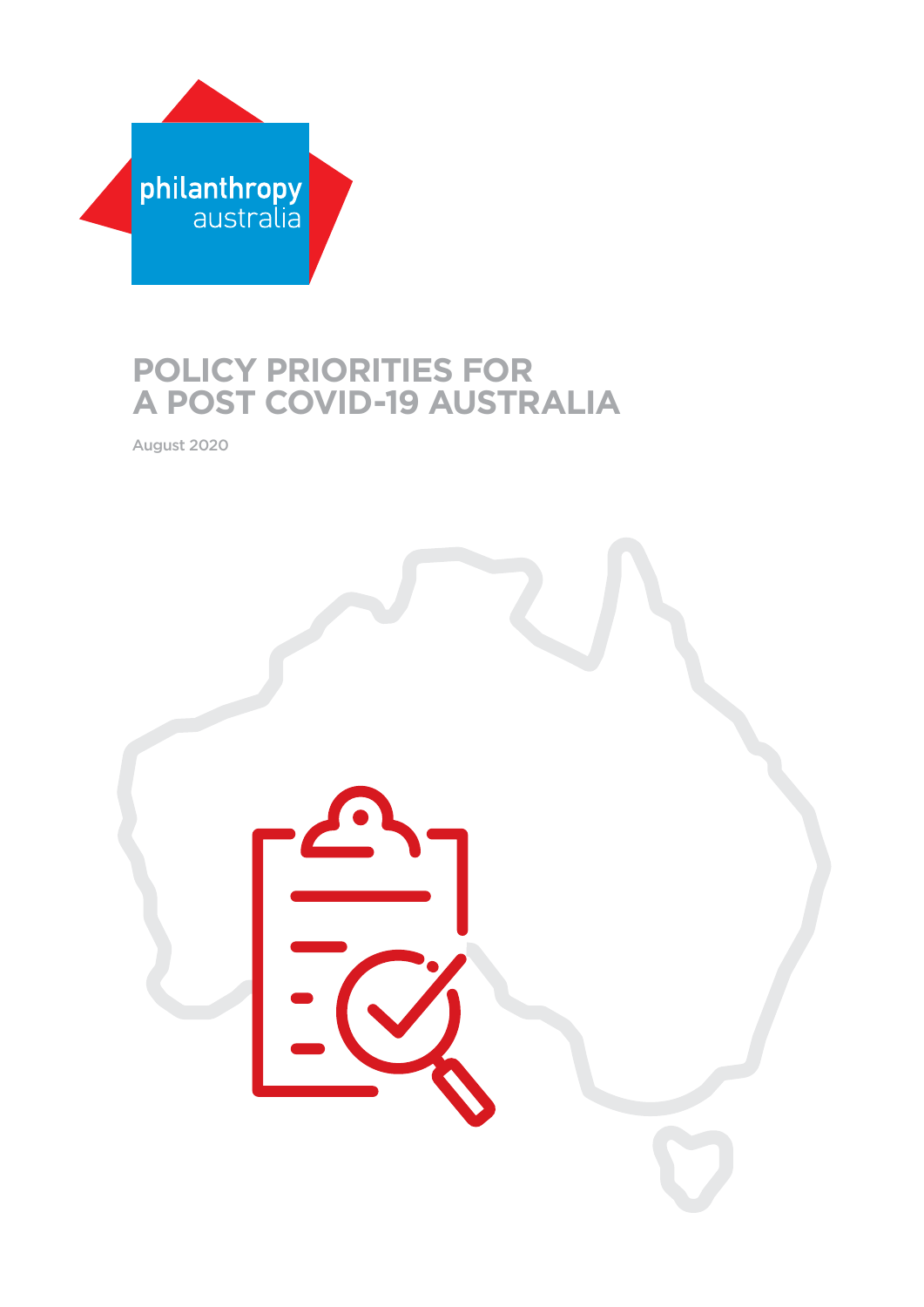## **Contents**

#### **Introduction**

| Urgent actions to address the<br>immediate ongoing impact of<br><b>COVID-19 on giving and charities</b> | 2 |
|---------------------------------------------------------------------------------------------------------|---|
| Actions to support giving and charities<br>in a post-COVID-19 Australia                                 |   |
| <b>Retaining what works</b>                                                                             |   |

# **Introduction**

The unprecedented health and economic challenges of the COVID-19 crisis have had a major impact on Australian charities and those they serve in the community. The future looks increasingly challenging as the economic impacts play out.

Many charities have seen demand for their services increase, whilst at the same time donations have fallen and trading income has been impacted by physical distancing rules.

Modelling undertaken by Social Ventures Australia and the Centre for Social Impact in August 2020 predicts that 14% of charities will still be at risk or at high risk of becoming unviable by September 2021 despite the extension of the JobKeeper Payment to March 2021. 180,000 jobs are at risk in the sector, as are essential services for Australians.

In response to this, Australian philanthropy is acting with urgency and purpose to support Australian charities and those they serve in the community.

When the pandemic hit, Philanthropy Australia released a public statement setting out principles for how philanthropic organisations could best respond to the crisis.

We also released 5 immediate policy recommendations for the Australian Government's consideration to grow giving and support Australian charities.

Together with our partners across the not-for-profit (NFP) sector we appreciated Government policy measures, such as the lower eligibility threshold to access the JobKeeper Payment, in support of the sector, and welcomed the extension of the JobKeeper program, with amendments, to March 2021.

We also welcomed the Government's adoption of our policy proposal to encourage additional granting from ancillary funds.

However, despite these positive steps, it is clear that it will be some time before this crisis is over. There is still a need for further support measures to assist charities to get through this crisis.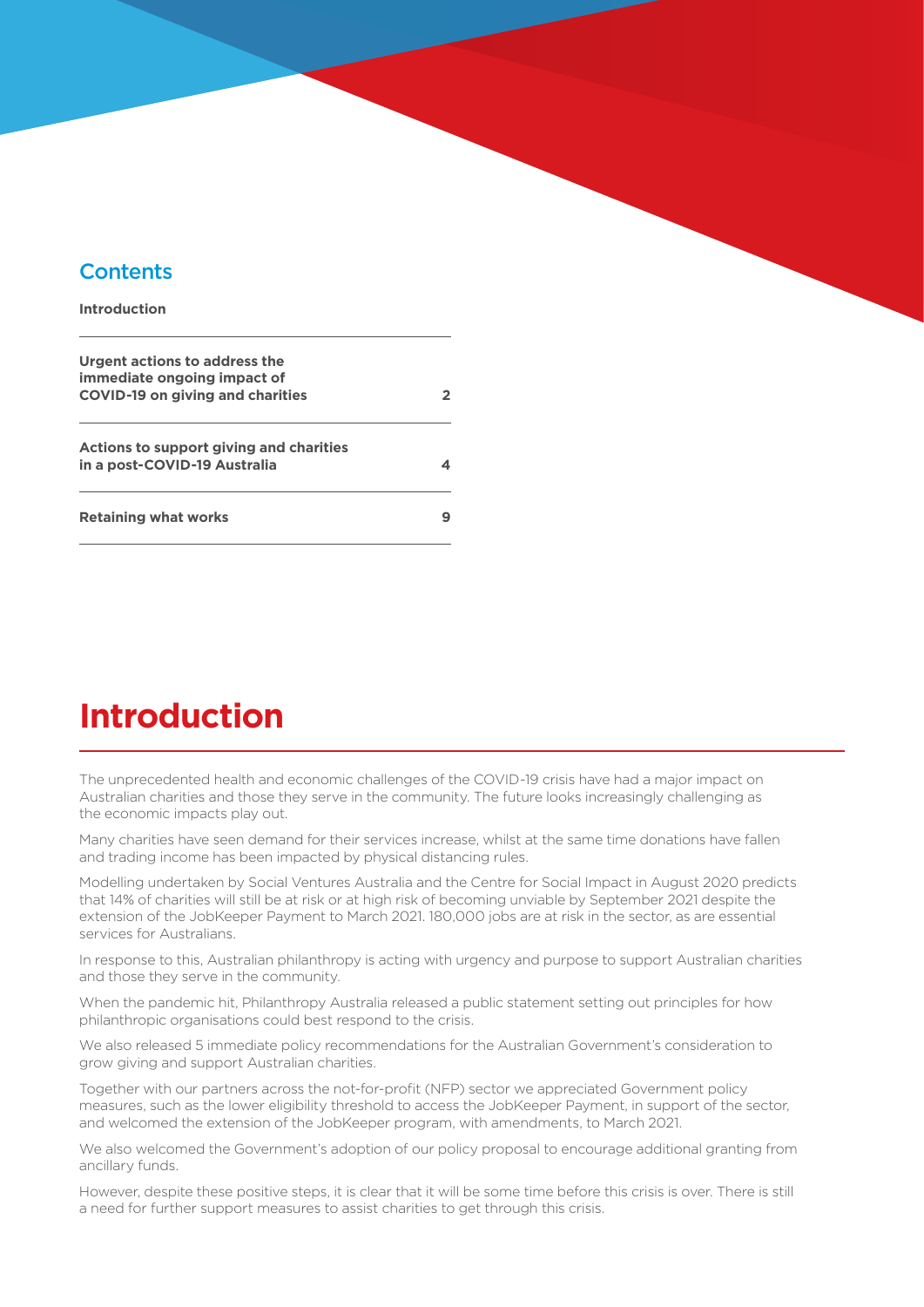At the same time, we need to think about the kind of policies that can spur additional giving and provide more support to charities and their work as we recover, rebuild and adapt to the changed environment. We need to incentivise and stimulate more giving to support a sector which:

- Delivers a wide range of essential services and community support
- ◆ Employs 10% of Australia's workforce
- ◆ Represents 8% of GDP

For this reason, in advance of the Australian Government's Budget to be handed down in October 2020, Philanthropy Australia has released this document, 'Policy Priorities for a Post COVID-19 Australia'.



### It sets out 2 urgent actions we are asking the Government to implement in order to address the immediate and ongoing impact of COVID-19 on charities and giving:

- Establishing a specialised not-for-profit loan fund, in partnership with philanthropy
- Implementing a temporary increased charitable gift deduction

## It proposes 7 actions, which include new incentives and red tape reductions, which would support giving and charities in a post-COVID-19 Australia:

#### **Creating the culture and tools to grow giving:**

- Introducing a Living Legacy Trust structure to grow bequest giving
- Encouraging legacy giving from superannuation
- Launching a National Giving Campaign to build Australia's culture of giving
- Supporting the Social Impact Investing Taskforce recommendations
- **Removing barriers to giving:**
- Fixing Australia's complex and outdated fundraising laws
- Cutting red tape to support the vital role of Australia's Community Foundations
- Reforming Australia's Deductible Gift Recipient (DGR) framework



# It also highlights the importance of retaining what works, and avoiding any detrimental changes in the following areas:

- Maintaining existing refundable franking credit arrangements
- Maintaining the existing uncapped tax deduction for donations to deductible gift recipients
- Preserving an effective and responsive ACNC
- Protecting advocacy by charities

Philanthropy Australia looks forward to discussing these policy priorities with the Australian Government. We would welcome the Government's commitment to the implementation of these policies, to support Australian charities and those they serve in the community, as we emerge from the COVID-19 crisis.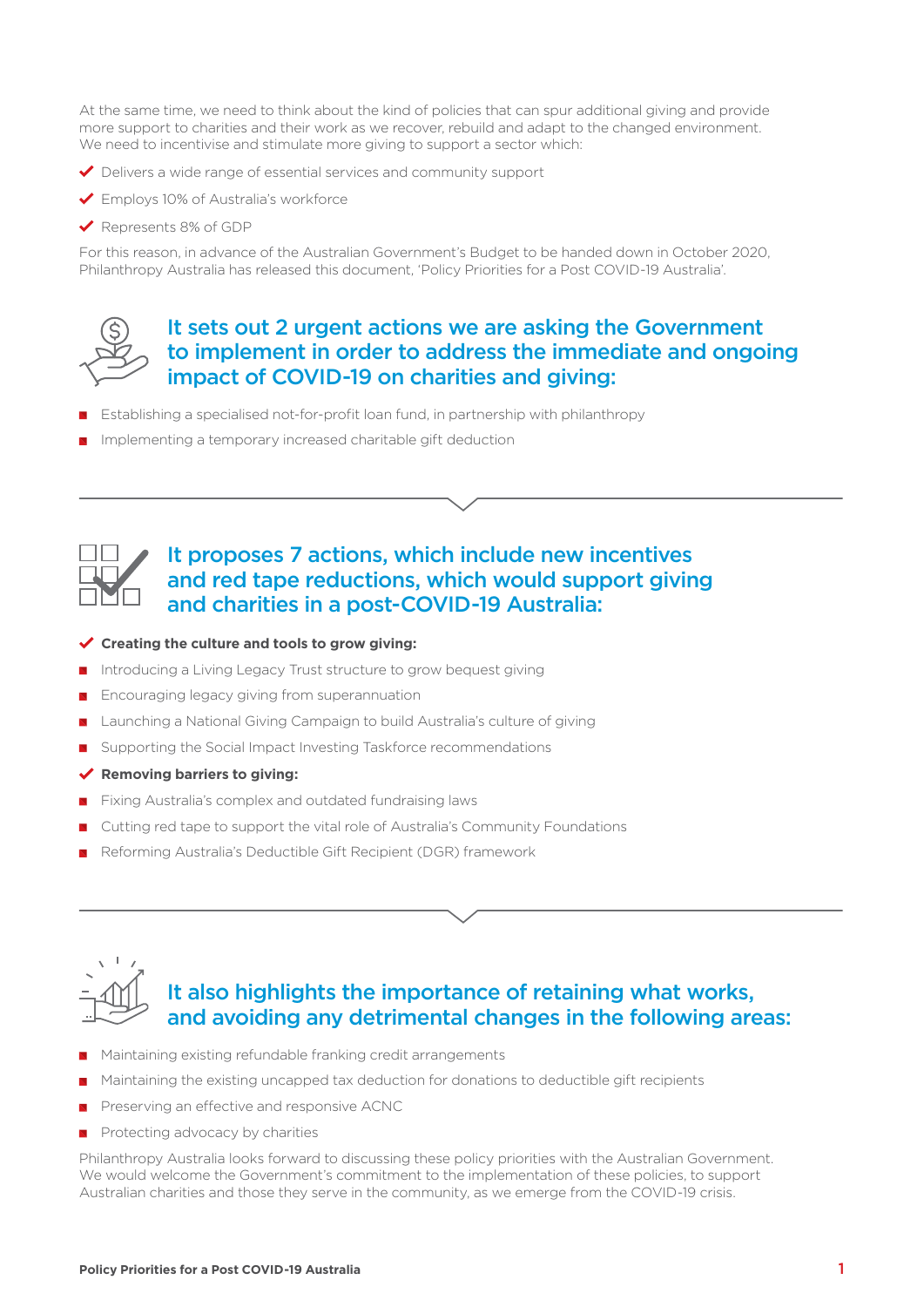# <span id="page-3-0"></span>**Urgent actions to address the immediate ongoing impact of COVID-19 on giving and charities**

## Establishing a not-for-profit loan fund



# **Opportunity**

A \$1 billion NFP loan fund, with philanthropic first-loss provisions of \$50 million, would deliver working capital in the form of low-cost loans supported by a Commonwealth guarantee, for use during the crisis and for the longer-term development of the sector.



Australia's charities need new sources of working capital to support operational continuity and ongoing investment in innovation and scaling impact as they emerge from the COVID-19 crisis.

Australian philanthropy wants to use more of its assets and capability, including its balance sheet, to stimulate additional resources for positive social impact and change.

There is demand for a specialised loan program amongst many charities, with demand for loans between \$25,000 to \$50 million, with a payback period of up to 8 years.

Many charities have good capacity to service debt. However, the standard income stream and asset tests adopted by traditional lenders do not recognise this and do not reflect the different business models adopted by charities. Also, many charities are unused to working with traditional lenders and specific expertise is required to assess the ability of charities to service debt.

Whilst the Australian Government has introduced a 'Coronavirus SME Guarantee Scheme', it is not suitable for a large proportion of charities. Many organisations are too large and therefore do not qualify. The maximum loan amount is also insufficient, and the payback period of 5 years is too short.

The Australian Government can partner with philanthropy to address this identified gap by establishing a specialised NFP loan fund.

Philanthropy Australia has already provided a detailed proposal to the Government setting out how such a fund could work. It would involve quarantining \$1 billion from the existing 'Coronavirus SME Guarantee Scheme', combined with support from philanthropy, in order to guarantee appropriately structured loans for charities.

Doing so would provide an important new source of support for charities, helping them not only to sustain themselves during the remainder of the COVID-19 crisis, but also to pivot their business models to suit the post-COVID-19 operating environment.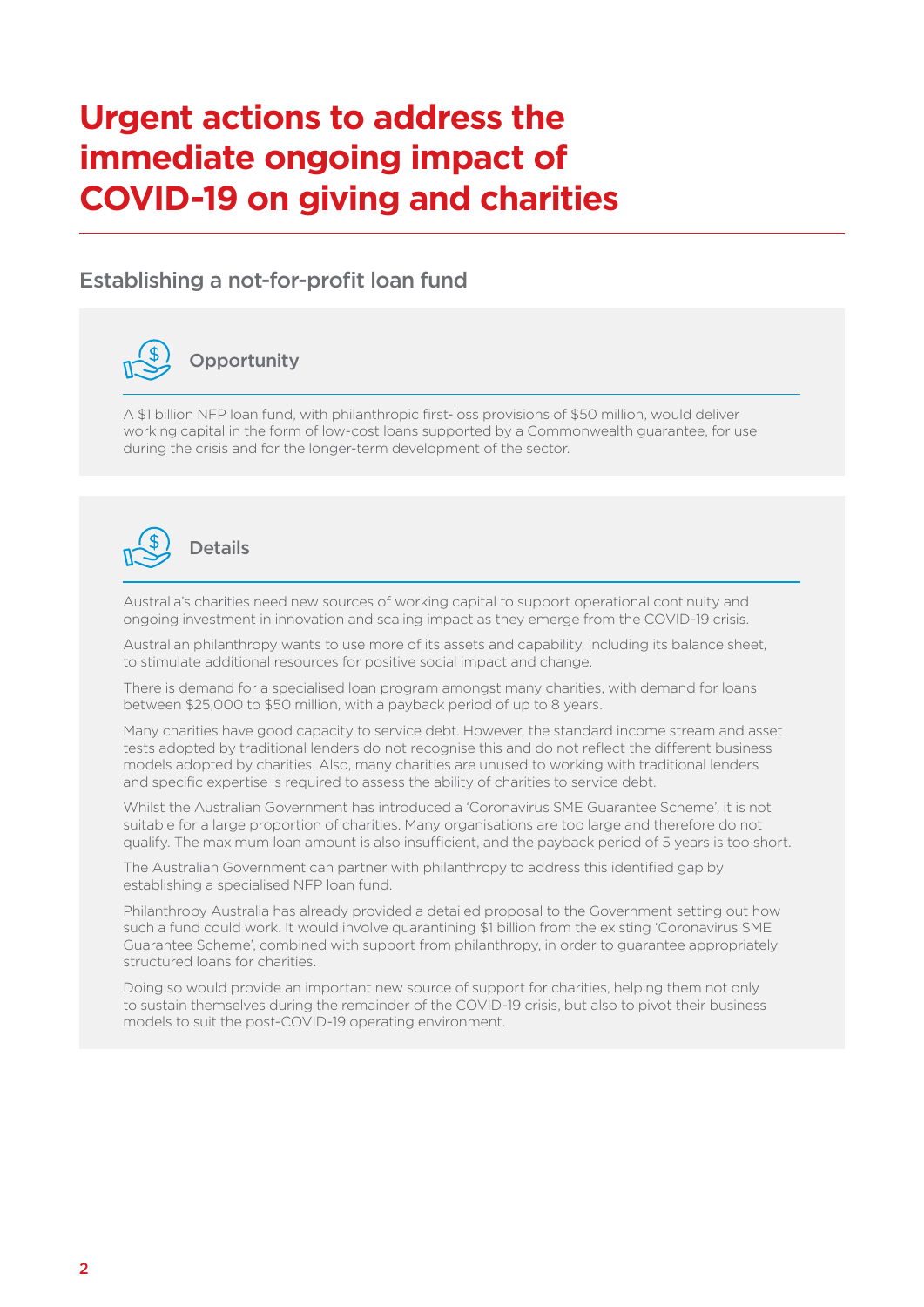## Implementing a temporary increased charitable gift deduction



#### **Opportunity**

During this period of economic uncertainty, Australians are finding it more difficult to give. As such, there is a need to introduce a temporary enhanced tax deduction for donations to maintain and support giving.



#### Details

The COVID-19 crisis has simultaneously led to a reduction in donations to charities and an increase in the demand for their services.

JBWere has forecast that as a result of this crisis, total giving will fall by around 7.1% in 2020 after rising by almost 5% over each of the previous two years. But the larger effect will likely be felt in 2021, when giving is estimated to fall by a further 11.9%, taking it back to levels not seen since 2012.

A significant decrease in giving combined with impacts on trading income means that charities are already under pressure, and this is impacting upon their ability to serve the community.

Whilst initiatives such the JobKeeper Payment are providing respite, once the payment ends in March 2021 the full impact of reduced income will hit.

In this context, an enhanced tax deduction is proposed for donations made to 'Item 1' DGR charities. This could range from 120% to 150% of the value of a donation and would be effective for the remainder of the 2020-21 financial year, with an option to extend for a further year if required.

The enhanced rate of deduction would be available up to a donations cap (to be set between \$10,000 – \$25,000). To the extent that a taxpayer's annual donations exceed the cap, the existing 100% deduction would continue to apply.

Philanthropy Australia has provided a detailed proposal to the Australian Government regarding this policy. We strongly believe that its temporary and limited cost to the Budget is justified given the support it would provide to charities and those they serve within the community.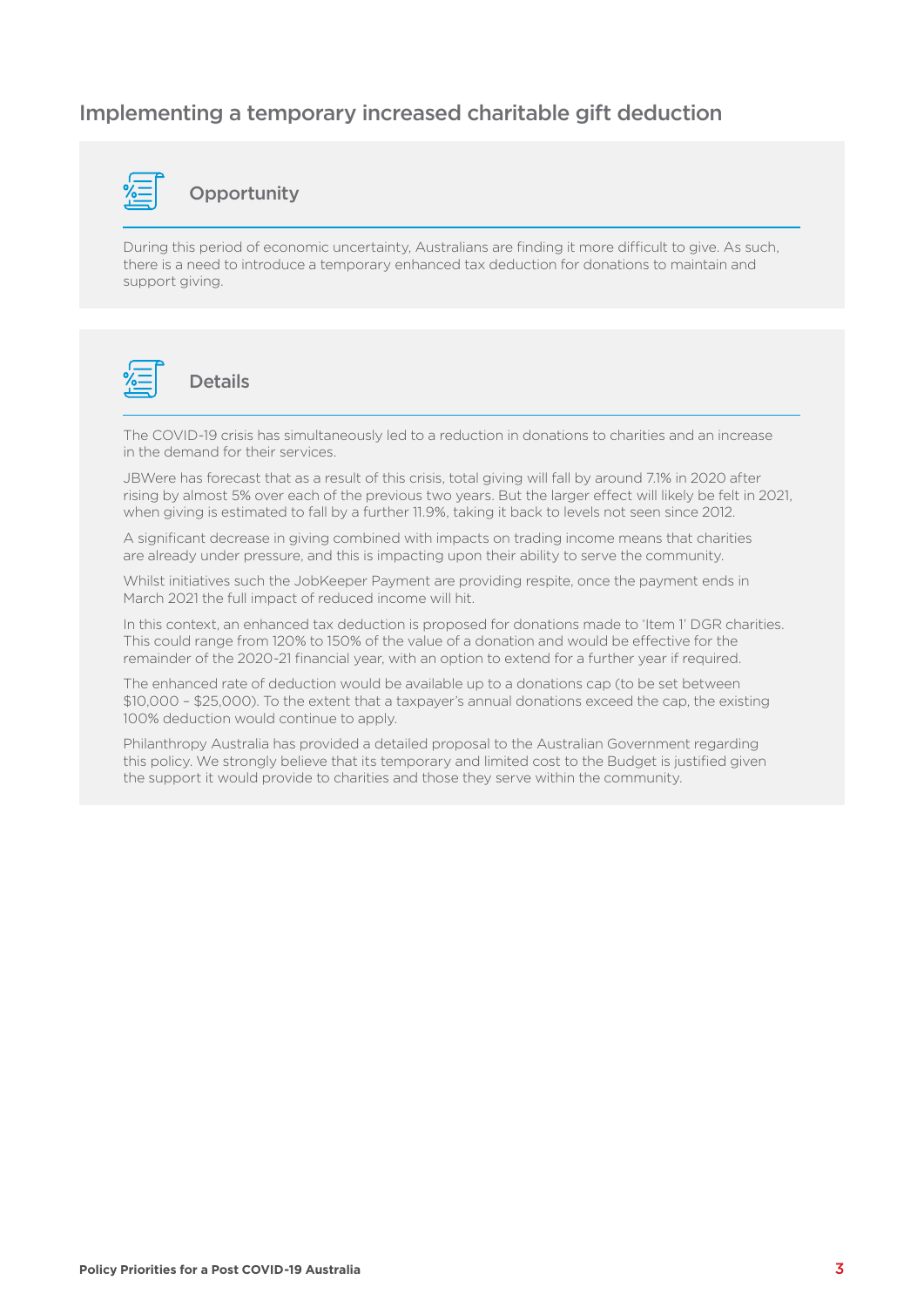# <span id="page-5-0"></span>**Actions to support giving and charities in a post-COVID-19 Australia**

# Introducing a Living Legacy Trust structure to grow bequest giving



With the right policy settings, Australia can take advantage of the record intergenerational wealth transfer in coming years by growing giving through Living Legacy Trusts (LLTs).



Australia is about to witness the largest intergenerational wealth transfer in our history, with estimates that over the next two decades \$2.4 trillion is expected to pass from 'baby boomers' to the next generation.

It is expected that charities will benefit from this transfer through bequests.

However, giving by bequest is currently low – in 2012 only 7.6% of final wills had a direct charitable bequest, and charitable bequests accounted for only 2% of the total value of estates.

Living Legacy Trusts are a structure which can help grow legacy giving by introducing a new tax incentive.

LLTs involve a donor placing an asset in a trust for the benefit of a charity upon the donor's passing. Whilst the asset is irrevocably committed to the charity, the donor can still receive an income stream from the asset whilst they are still alive.

In return for irrevocably committing the asset to the charity, the donor receives a tax deduction when they place the asset in the trust, worth a percentage of the asset's value. This percentage varies with the donor's age, given that the older a donor is, the less time a charity will need to wait to receive the asset.

To enable charities to benefit from LLTs sooner, particularly in the current economic environment, an intermediary can be established to lend funds to charities and use LLTs established to benefit the charity as security.

# Growing legacy giving from superannuation



Many people will leave substantial inheritances from their unspent superannuation. Cutting red tape and removing tax penalties will encourage more people to donate some of their excess superannuation to charity.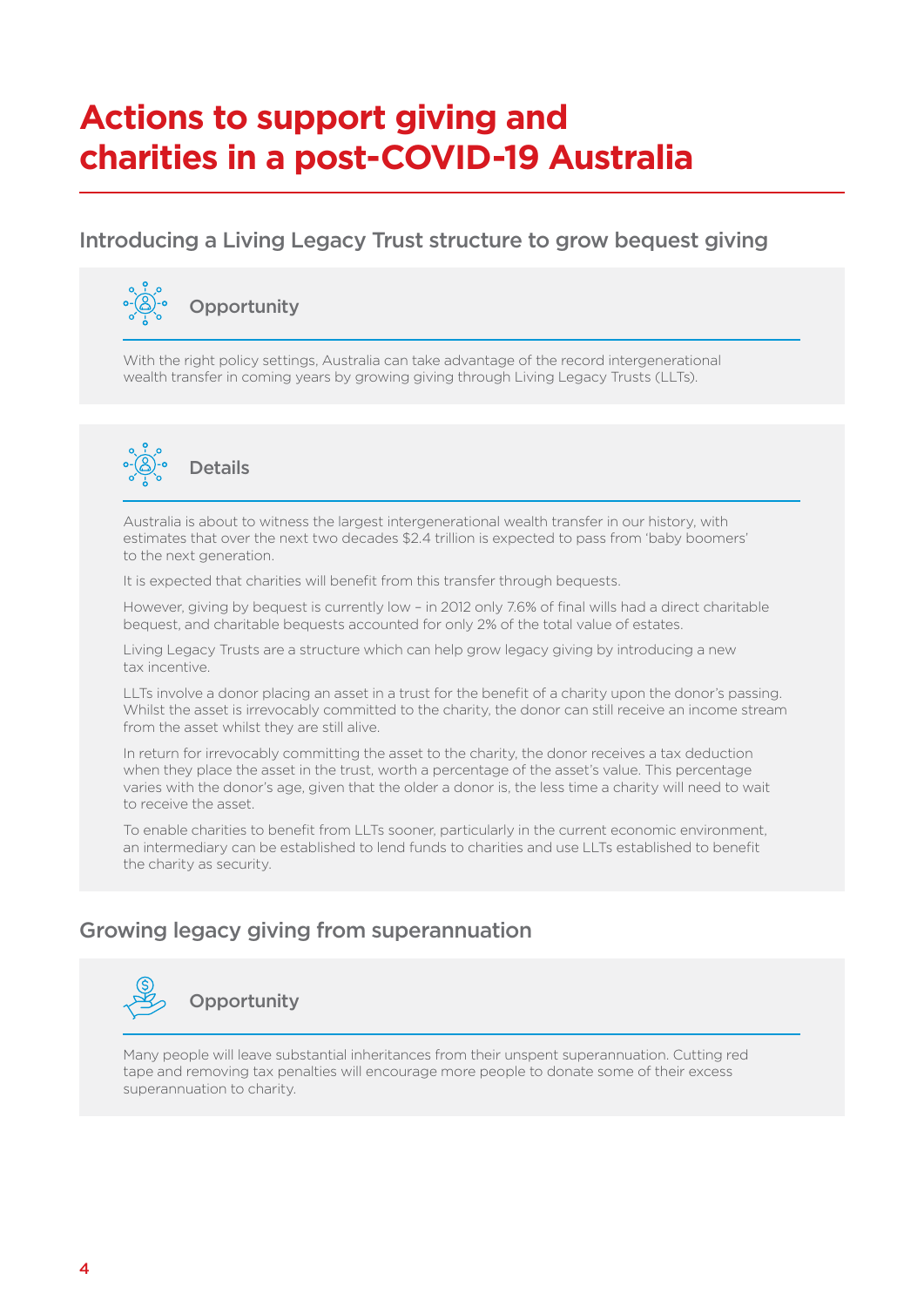

Modelling by the Grattan Institute shows that the median retiree will leave an inheritance of \$190,000 in today's dollars, or 33% of their savings at retirement, in addition to any home they own. Many will leave much higher amounts.

However, there are currently disincentives to donate such excess superannuation to charity.

Under existing laws, any funds which are distributed to a non-dependent are generally taxed at up to 15% plus the 2% Medicare Levy. Any donation of excess superannuation to a charity incurs this tax penalty.

In addition, an individual cannot use a 'Binding Death Nomination' to directly donate some of their excess superannuation to a charity. Instead, they must donate it through their estate, which makes it much more complicated.

Philanthropy Australia believes these disincentives need to be addressed.

People should be allowed to use a Binding Death Nomination to nominate a charity with DGR status to receive a bequest directly from their superannuation upon their death.

Any superannuation bequest to a charity with DGR status should be exempt from taxation, consistent with how donations from a person's income are treated during their lifetime.

### Launching a National Giving Campaign to build Australia's culture of giving



By working with the philanthropic sector to launch a national giving campaign, the Australian Government can further enhance our culture of giving by promoting the benefits of giving and encouraging more Australians to dig deep.



#### **Details**

In order to grow giving in Australia, we need the right taxation and regulatory framework. Whilst tax incentives are not the only reason people give, they are one factor people take into account when deciding whether to give and how much.

However, based on 2017-18 data from the Australian Taxation Office, more than 45% of taxpayers with a taxable income of \$1 million or more claimed no deduction for giving to a 'deductible gift recipient' (and these organisations are mostly charities).

This shows that whilst taxation incentives are important, a big part of growing giving is about creating a culture of giving.

A national giving campaign can help do this by raising awareness of giving and its benefits. Involving a variety of communication channels, such a campaign could share the experiences of those who give and their reasons, and tell the stories of the people, organisations and causes that giving benefits.

It can highlight the different ways people can give, ranging from workplace giving to establishing a private ancillary fund. It could also target different audiences – the broader public, but also individuals who can influence giving choices such as employers and financial advisers.

Philanthropy Australia believes that such a national giving campaign should be co-funded by philanthropy and the Australian Government and operate under the purview of a broader sector advisory body focused on supporting the sector to build back better.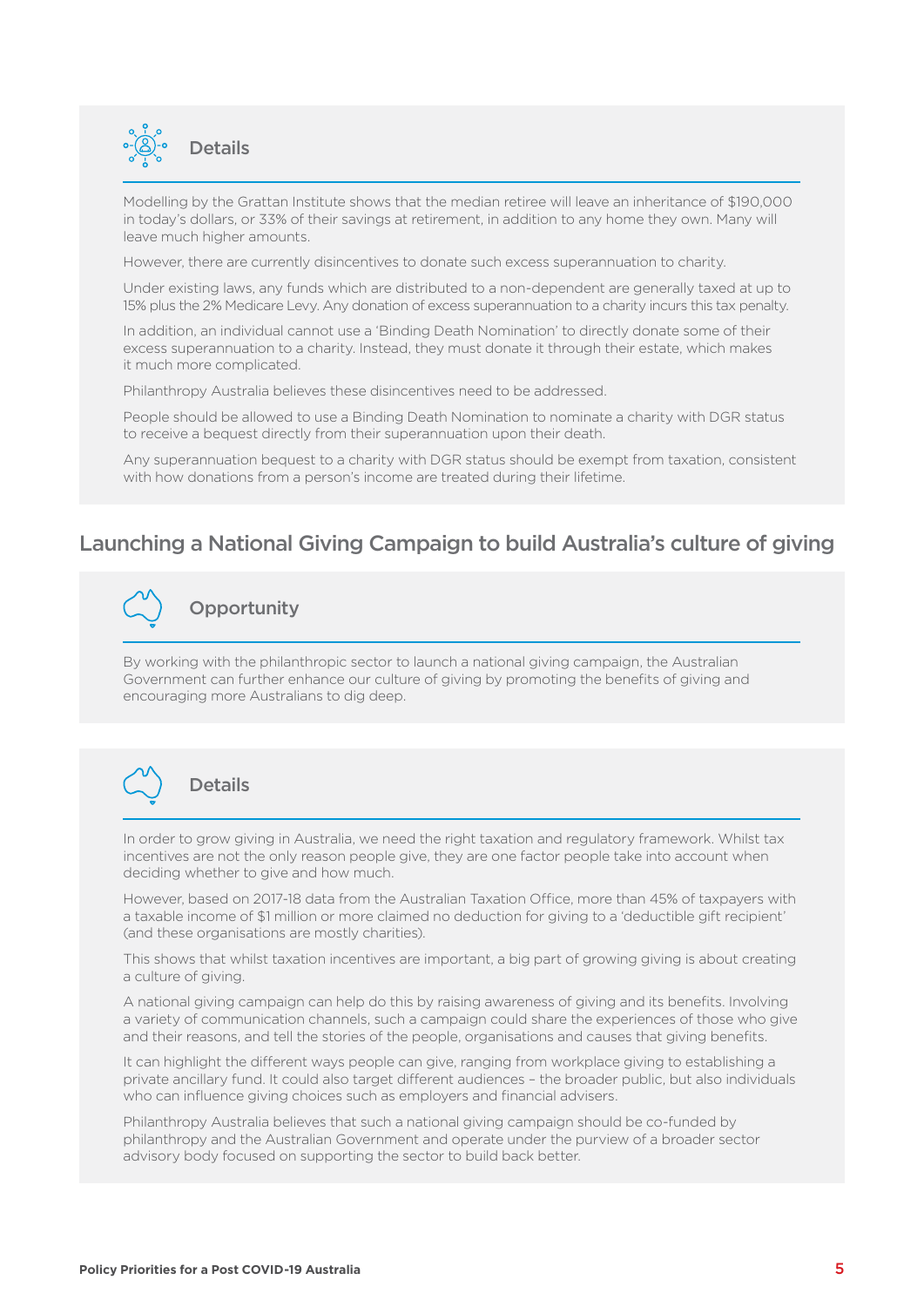# Supporting the Social Impact Investing Taskforce recommendations



#### **Opportunity**

As Australia emerges from the COVID-19 crisis, government, philanthropy, business and the not-for-profit sectors need to take advantage of the opportunities that social impact investment provides as a way of directing more resources towards addressing complex and entrenched social and environmental challenges.



# **Details**

Australia is a prosperous nation; however, we still face complex and entrenched social and environmental challenges. These are being exacerbated by the COVID-19 crisis, which is also exposing new problems.

No one sector can address all these challenges; rather, government, philanthropy, business and the NFP sector must work together to pool available resources, experience and expertise and direct them towards finding solutions that tackle the root causes of these problems.

Social impact investing offers an important avenue to support such collaboration, providing opportunities to blend social impact with financial returns, and thereby providing additional resources focused on achieving positive social and environmental outcomes.

In the 2019-20 budget, the Australian Government announced \$5 million for the establishment of a Social Impact Investing Taskforce. The Taskforce is responsible for developing a strategy for the Australian Government's role in the social impact investing market.

In January 2020, the Taskforce delivered an interim report including three initiatives recommended to Government for immediate implementation:

- Develop evidence and data on social impact,
- Create principles for future initiatives, and
- $\blacktriangleright$  Support capacity building and connections through an information portal.

The final report of the Taskforce, currently under development, will provide an important roadmap for how the Australian Government can better support social impact investing and what roles can be played by philanthropy, business and the NFP sector. Philanthropy Australia believes that the Government must be proactive in its response to the Taskforce's recommendations, so we can take social impact investing in Australia to the next level and maximise community benefit.

## Fixing Australia's complex and outdated fundraising laws



# **Opportunity**

Australia's framework for regulating fundraising is a mess of red tape and is badly in need of reform. Implementing a single national framework will retain protections for donors, whilst cutting administration costs for charities and allowing more funds to be used for charitable purposes.



Organisations such as charities which seek to raise funds from the public, including seeking philanthropy, are subject to fundraising regulation.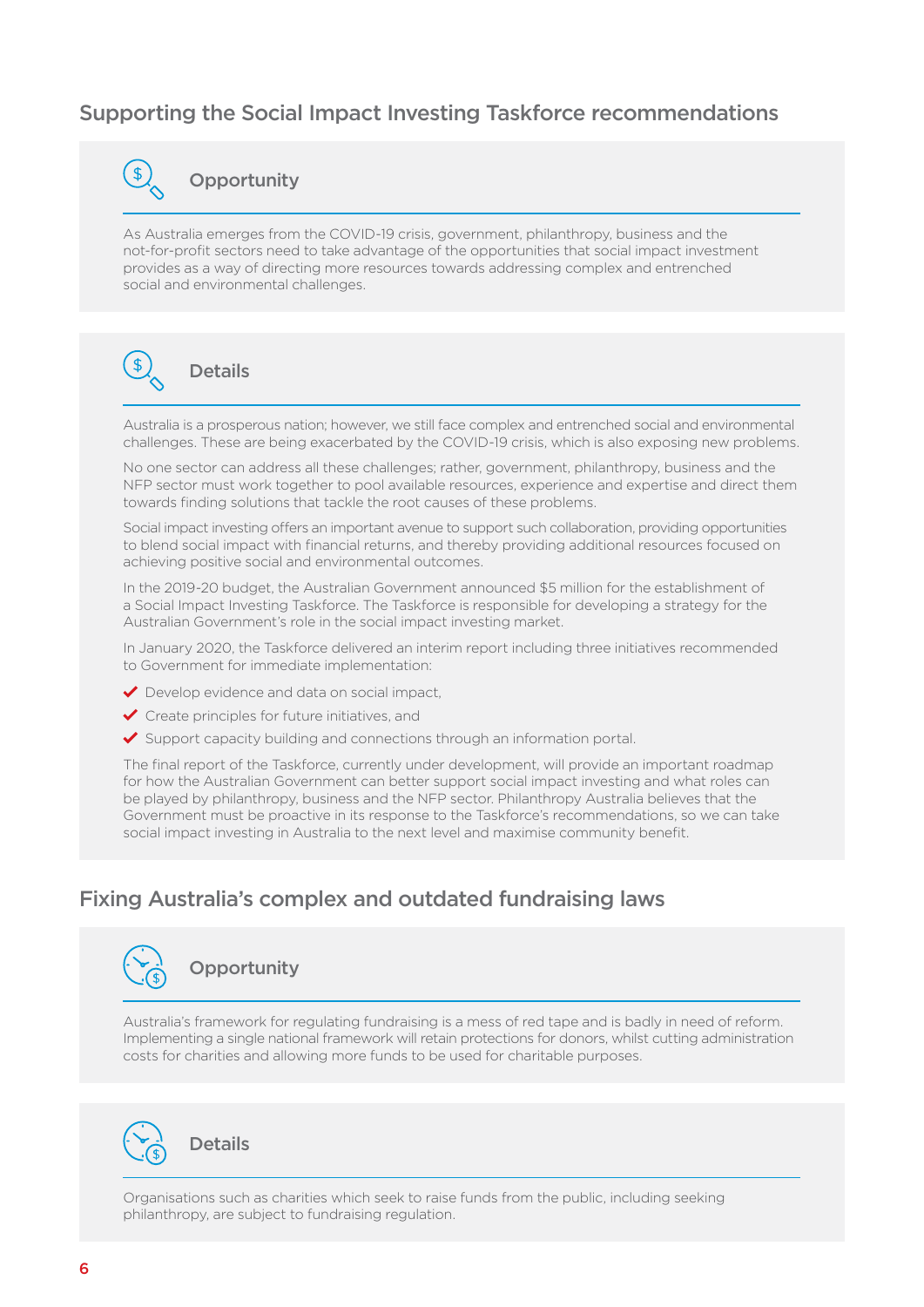Every state and territory, except for the Northern Territory, has its own fundraising requirements. These requirements vary by jurisdiction: for example, regulations differ on when and if a fundraising licence is required, for how long a licence is valid, and on reporting requirements. If a charity needs to fundraise nationally, or undertakes any online fundraising, they need to comply with seven different regimes.

For smaller groups, it can be particularly difficult to navigate these complex laws. For larger ones, resources are redirected from service delivery to compliance. The impact of this was evident during the bushfire and COVID-19 crises.

Whilst there has been talk from governments about their willingness to pursue reform, so far there has been little action. Now is the time to act.

Given that the Prime Minister has identified red tape reduction as key to his Government's strategy to support Australia as it emerges from the COVID-19 crisis, it is important that charities and those whom they serve benefit from this push. Reforming fundraising regulation is an opportunity to ensure this happens.

For this reason, the Australian Government needs to show leadership on the issue of fundraising regulation reform, and proactively work with State and Territory Governments to deliver a single national framework for fundraising regulation as a priority.

### Cutting red tape for Community Foundations



Community Foundations are a valuable and unique form of philanthropic infrastructure, which seek to empower communities to address local challenges themselves. However, they are currently held back by red tape. To address this, a new DGR category for Community Foundations should be created.



As Australia reels from the bushfire and COVID-19 crises, the vital role played by community-based grassroots organisations is abundantly clear.

Community Foundations are community-owned and managed philanthropic organisations that bring together people and resources to address local issues and support community development. For many bushfire and COVID affected communities, they have been integral in supporting the recovery process.

There are 40 Community Foundations in Australia, with 80% working in regional areas. At the end of 2018-19, Community Foundations had over \$452 million in funds under management, representing permanent community assets that are able to support changing local needs into the future. During the same period, grants from Community Foundations to grassroots organisations, groups and projects in their respective local communities amounted to more than \$29 million.

However, red tape currently serves to inhibit the potential of Community Foundations, meaning that they cannot make the fullest possible contribution to their communities, especially during times of greatest need.

As they generally operate using a 'Public Ancillary Fund' structure, this means that they are precluded by the tax laws from receiving any grants from 'Private Ancillary Funds'. Private Ancillary Funds are a common form of private and family foundation, providing nearly \$400 million in grants in 2017-18. Community Foundations are therefore cut off from accessing this large and growing source of philanthropy.

In addition, as Public Ancillary Funds, Community Foundations can only make a distribution to 'Item 1' DGRs. This restriction is particularly problematic in regional areas, where very few organisations have such status, making it harder for Community Foundations to support them.

In order to support the important work of Community Foundations right across Australia, a new DGR category should be created for Community Foundations within Division 30 of the *Income Tax Assessment Act 1997* (Cth).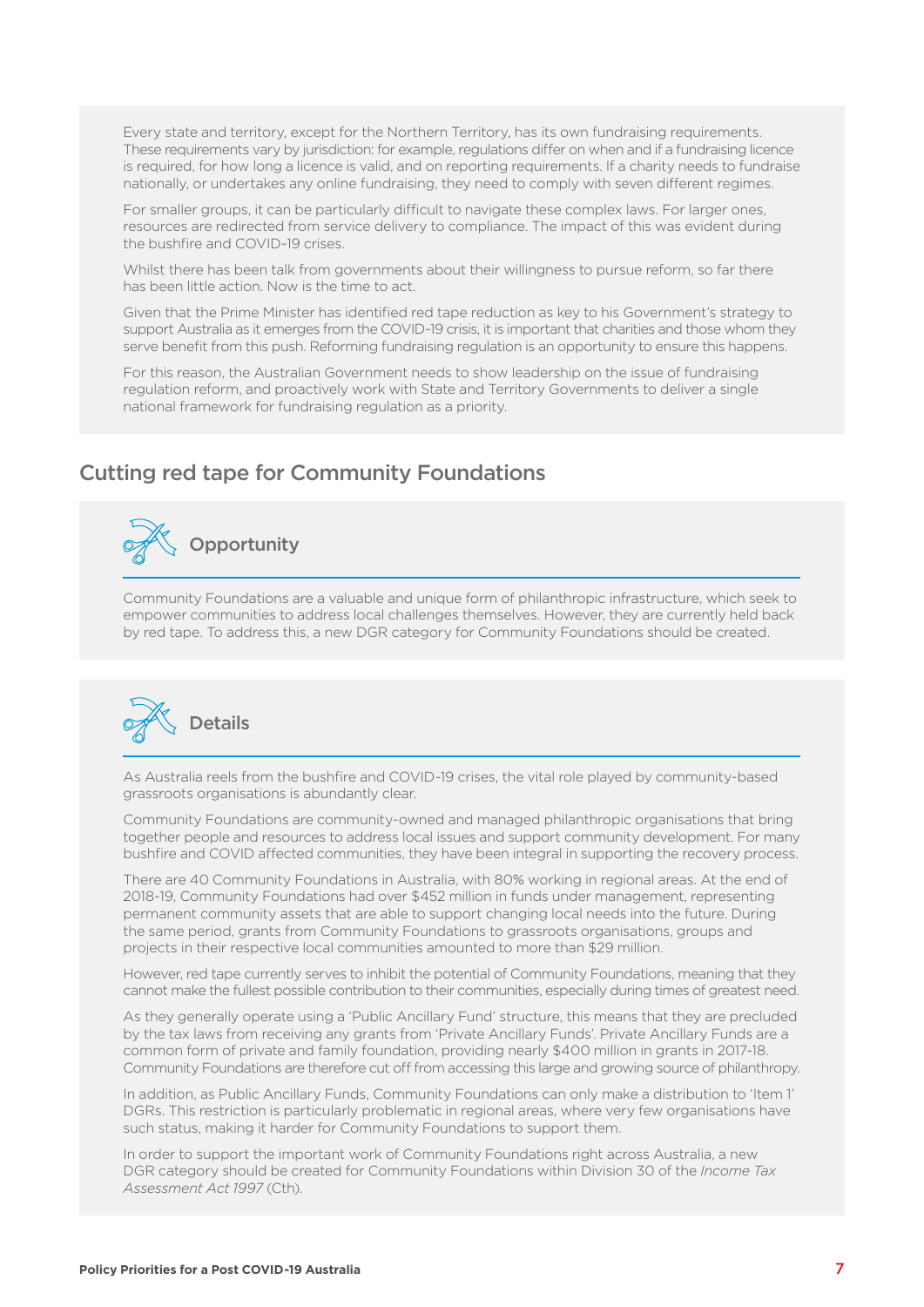# Reforming Australia's Deductible Gift Recipient framework



#### **Opportunity**

Australia's DGR framework is a source of red tape and makes it hard for many charities to access philanthropy. Reforming the DGR framework would broaden and simplify access to deductible gift recipient status, better allowing for charities to access philanthropy and better positioning the charitable sector to support future community needs.



### Details

Australia has just under 58,000 charities, but because of the DGR framework set out within the tax laws, not all these charities are eligible for DGR status. Based on 2019 data, there are only around 30,000 entities with DGR status. Most, but not all, of these are charities. The practical implication of this is that nearly half of Australia's charities can't accept tax deductible donations or a grant from a Private or Public Ancillary Fund.

Many charities 'fall between the cracks', with their only option to seek a 'specific listing' in the tax laws – a long and complicated process, requiring a legislative amendment and with only a remote possibility of success.

For example, an institution whose principal activity is to promote the prevention or the control of diseases in human beings is eligible for DGR status under the category of a 'Health Promotion Charity'. However, because of the way disease is defined, an institution whose principal activity is to promote the prevention of injuries of human beings (such as through accidents) is not eligible for DGR status.

Charities with multiple purposes and activities often need to be endorsed under multiple DGR categories, creating a red tape burden.

The former Not-for-profit Sector Tax Concession Working Group recommended that DGR status should be extended to all registered charities. To contain the cost of this reform, it also recommended that charities whose purposes are the advancement of religion, or education through child care or primary and secondary education, would only be able to apply DGR funds towards activities falling within other charitable purposes.

This recommendation still represents a sound blueprint for DGR framework reform which would help grow philanthropy and cut red tape.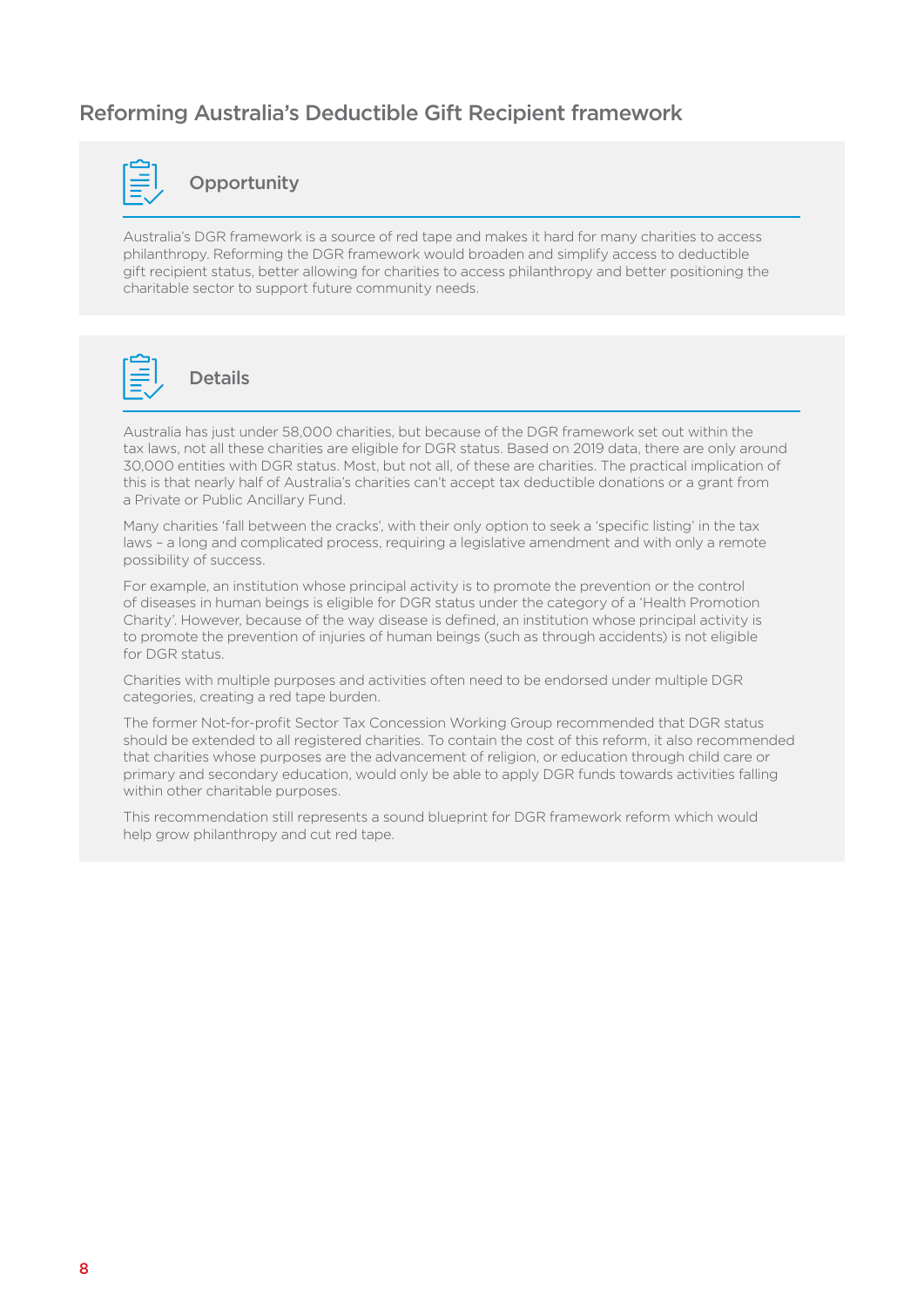# <span id="page-10-0"></span>**Retaining what works**

Proactive reform to improve the taxation and regulatory framework for philanthropy in Australia is essential to support and grow giving as we emerge from the COVID-19 crisis. It is also important that we retain existing policies which support giving and underpin the broader resilience of charities.

## Specifically, this includes:

#### **Maintaining existing refundable franking credit arrangements**

Refundable franking credits are a vital source of income for philanthropic organisations and enable them to provide more grant funding to charities.

The availability of refundable franking credits is relevant in the case of dividend income and is consistent with the income tax exemption which philanthropic trusts and foundations receive. This is because refundable franking credits ensure that no income tax is paid either directly or indirectly by the philanthropic trust or foundation.

Any harmful changes which limit the ability of philanthropic organisations to access refundable franking credits will result in a large decrease in the amount of grants that philanthropy can provide to charitable causes. This would have major ramifications for charities and the broader community.

Philanthropy Australia therefore strongly believes that the existing refundable franking credit arrangements applying to philanthropic organisations should be retained.

#### **Maintaining the existing uncapped tax deduction for donations to DGRs**

Australians benefit from an uncapped tax deduction for donations to DGRs, meaning that there is no limit to the amount of donations that can be claimed as a deduction from a person's income when calculating taxable income.

This provides an important incentive for larger scale giving, particularly amongst high-net-wealth individuals.

Any harmful changes which seek to cap the amount of donations that can be claimed as a deduction would reduce giving, negatively impacting charities and those they serve.

Philanthropy Australia therefore strongly believes that the existing uncapped deduction for donations to DGRs should be retained.

#### **Preserving an effective and responsive ACNC**

The Australian Charities and Not-for-profits Commission (ACNC) plays a vital role as the regulator of Australia's 58,000 registered charities.

It works to support public trust and confidence in Australian charities, provides education and guidance which promotes good governance within charities, and seeks to ensure that red tape burdens on charities are minimised.

The ACNC needs to be supported in order to remain an effective and responsive regulator. This includes prioritising the implementation of the Australian Government's response to the *'Strengthening for Purpose: Australian Charities and Not-for-profits Commission Legislative Review 2018'* once the immediate COVID-19 crisis passes.

#### **Protecting advocacy by many charities**

Advocacy is an essential element of the work of many charities. By seeking to change government policies and practices, it targets the root causes of social and environmental challenges, rather than just addressing the symptoms.

It is an important way that charities can use their expertise and experience working on the frontline in communities right across Australia to give voice to those on the margins of society and whose interests may otherwise be drowned out by more powerful groups.

For this reason, it is positive that Australian law, in particular the *Charities Act 2013* (Cth), recognises advocacy as a charitable purpose.

It is important that the Australian Government clearly and unequivocally supports the advocacy role of charities and avoids introducing any policies which would stifle such activity.